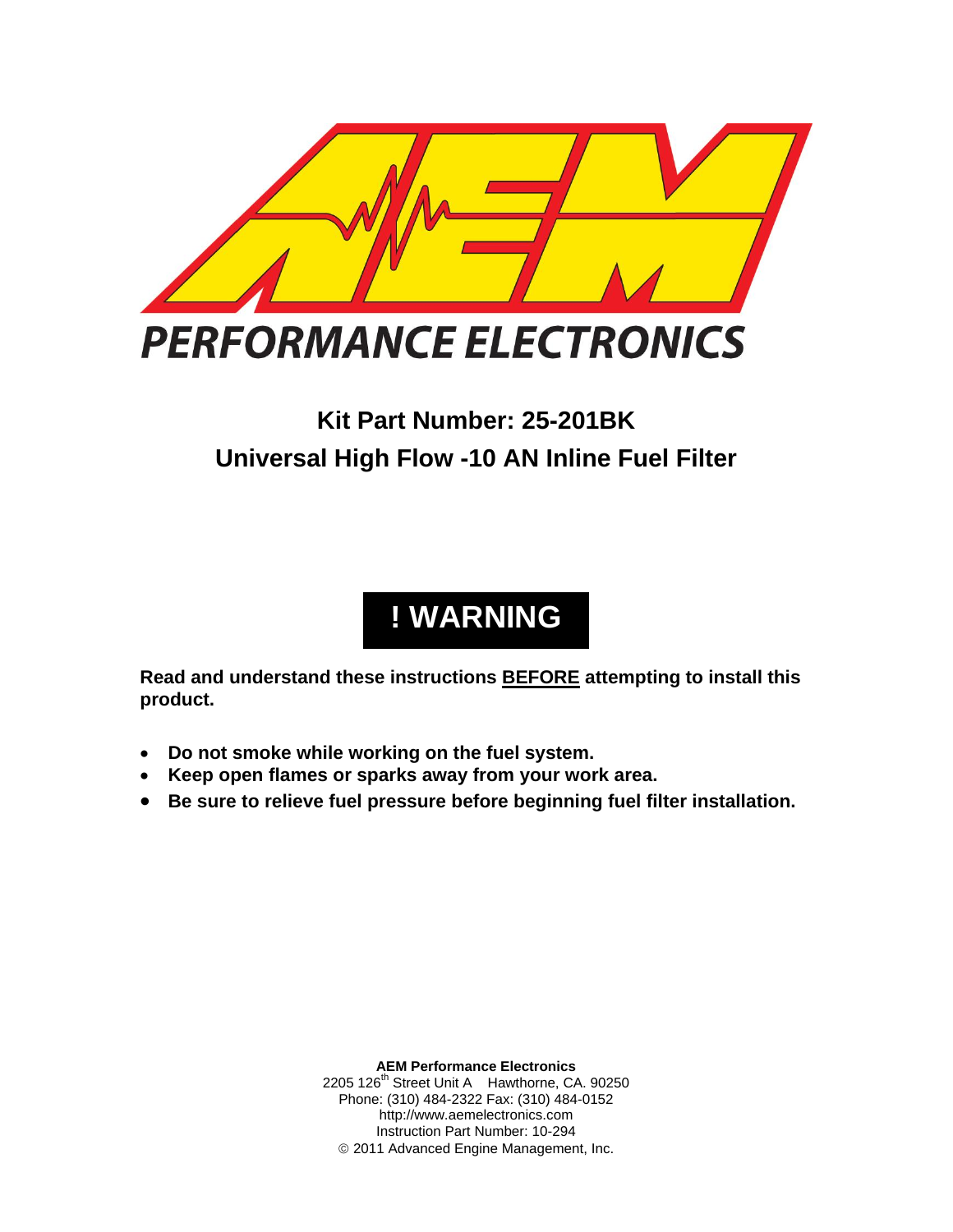### **AEM Universal High Flow -10 AN Inline Fuel Filter**

Congratulations on your purchase of the AEM Performance Electronics Universal High Flow -10 Inline Fuel Filter.

AEM's engineers designed this filter with the racer in mind and with the intention of maximizing flow, filtration and ease of installation.

#### **Universal High Flow -10 AN Inline Fuel Filter Features:**

- Machined from 6061-T6 aluminum and hard anodized black
- Flows up to 12.32 gpm  $@$  45 PSI and 2.63 gpm  $@$  6 PSI with -10 AN port fittings
- Filters as low as 7 microns
- Viton o-rings and gaskets ensure outstanding performance when using gasoline, alcohol or gasoline/alcohol blended fuels
- End caps are machined with -10 AN female fittings with o-ring receiver groove
- End caps have pressure intensifiers for greater sealing of end gaskets
- 2" OD x 10" length for easy mounting
- Commonly available replacement filter cartridges
- Laser etched with AEM logo, flow and filter replacement information

## **Universal High Flow -10 AN Inline Fuel Filter Replacement Element Part Numbers:**

AEM 35-4004 NAPA 4004

WIX 24004

#### **AEM Electronics Warranty**

Advanced Engine Management, Inc. warrants to the consumer that all AEM High Performance products will be free from defects in material and workmanship for a period of twelve (12) months from date of the original purchase. Products that fail within this 12 month warranty period will be repaired or replaced at AEM's option, when determined by AEM that the product failed due to defects in material or workmanship.

This warranty is limited to the repair or replacement of the AEM part. In no event shall this warranty exceed the original purchase price of the AEM part nor shall AEM be responsible for special, incidental or consequential damages or cost incurred due to the failure of this product.

**Warranty claims to AEM must be transportation prepaid and accompanied with dated proof of purchase.** This warranty applies only to the original purchaser of product and is nontransferable. All implied warranties shall be limited in duration to the said 12 month warranty period. Improper use or installation, accident, abuse, unauthorized repairs or alterations voids this warranty.

#### **An AEM Warranty Claim Form Must Accompany All Warranty Claims. Products returned to AEM with no Return Goods Authorization and or No Warranty Claim Form may be rejected and returned to sender.**

AEM disclaims any liability for consequential damages due to breach of any written or implied warranty on all products manufactured by AEM. Warranty returns will only be accepted be AEM when accompanied by a valid Return Goods Authorization (RGA) number. Credit for defective products will be issued pending inspection. Product must be received by AEM within 30 days of the date RGA was issued.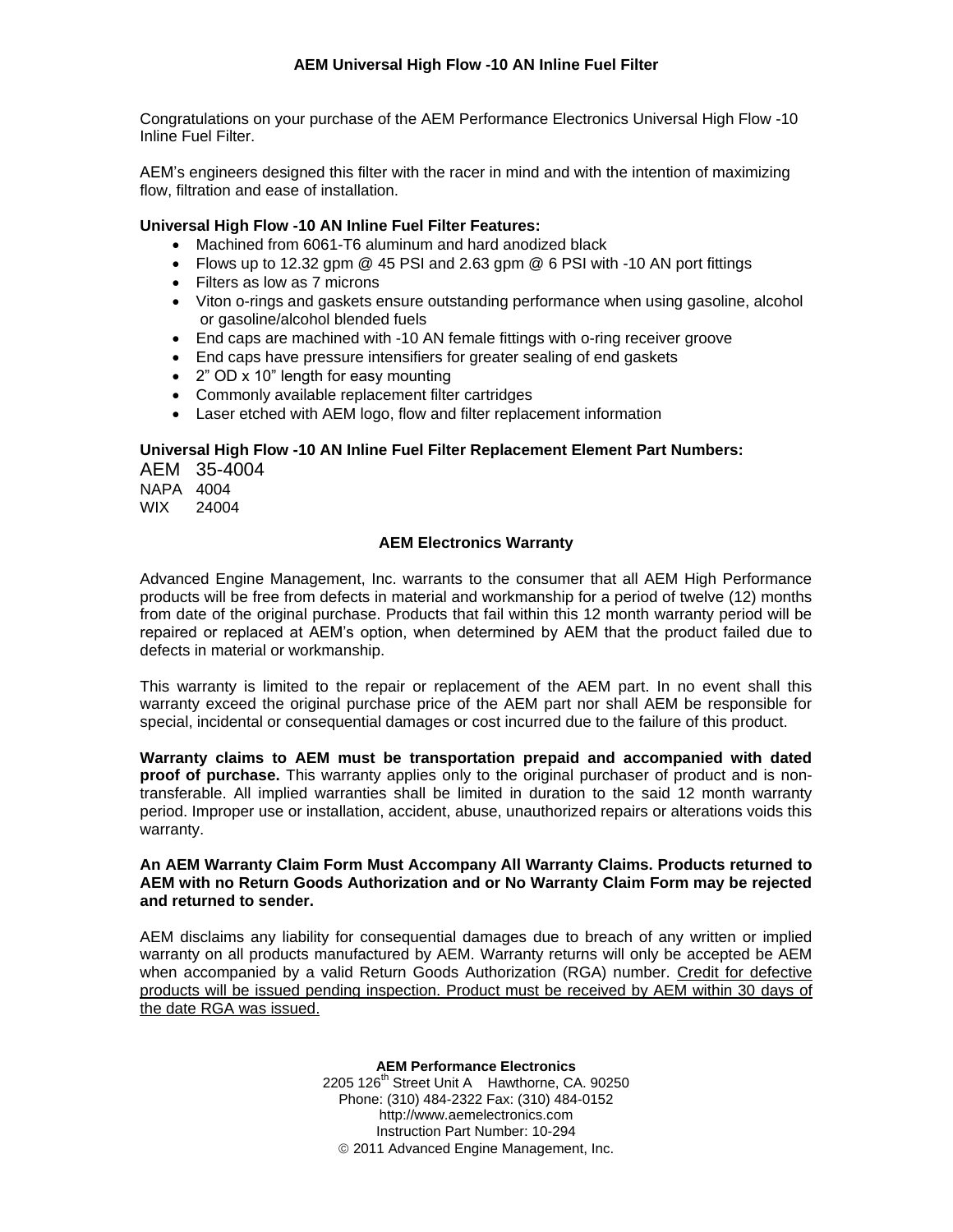**Exploded View of the filter assembly:**



Installation notes: **END CAP THREAD** = -10 AN O-Ring Seal or 7/8-14 SAE Thread

**FUEL INLET** = End Cap of the filter with the stainless steel compression spring.

**FUEL OUTLET** = End Cap of the filter with sealing gasket.

**FUEL FILTER ELEMENT ORIENTATION** = The fuel filter element is designed with two end caps. One with a discharge hole and the other end is capped off.

**CAPPED OFF** = Towards compression spring/Fuel inlet. Labeled "Hose End" **DISCHARGE HOLE** = Towards sealing gasket/fuel outlet. Labeled "Nozzle End"

**ALWAYS** lubricate the o-rings before re-installing the end caps onto the filter body.

For Technical Inquiries Please E-Mail us at tech@aempower.com